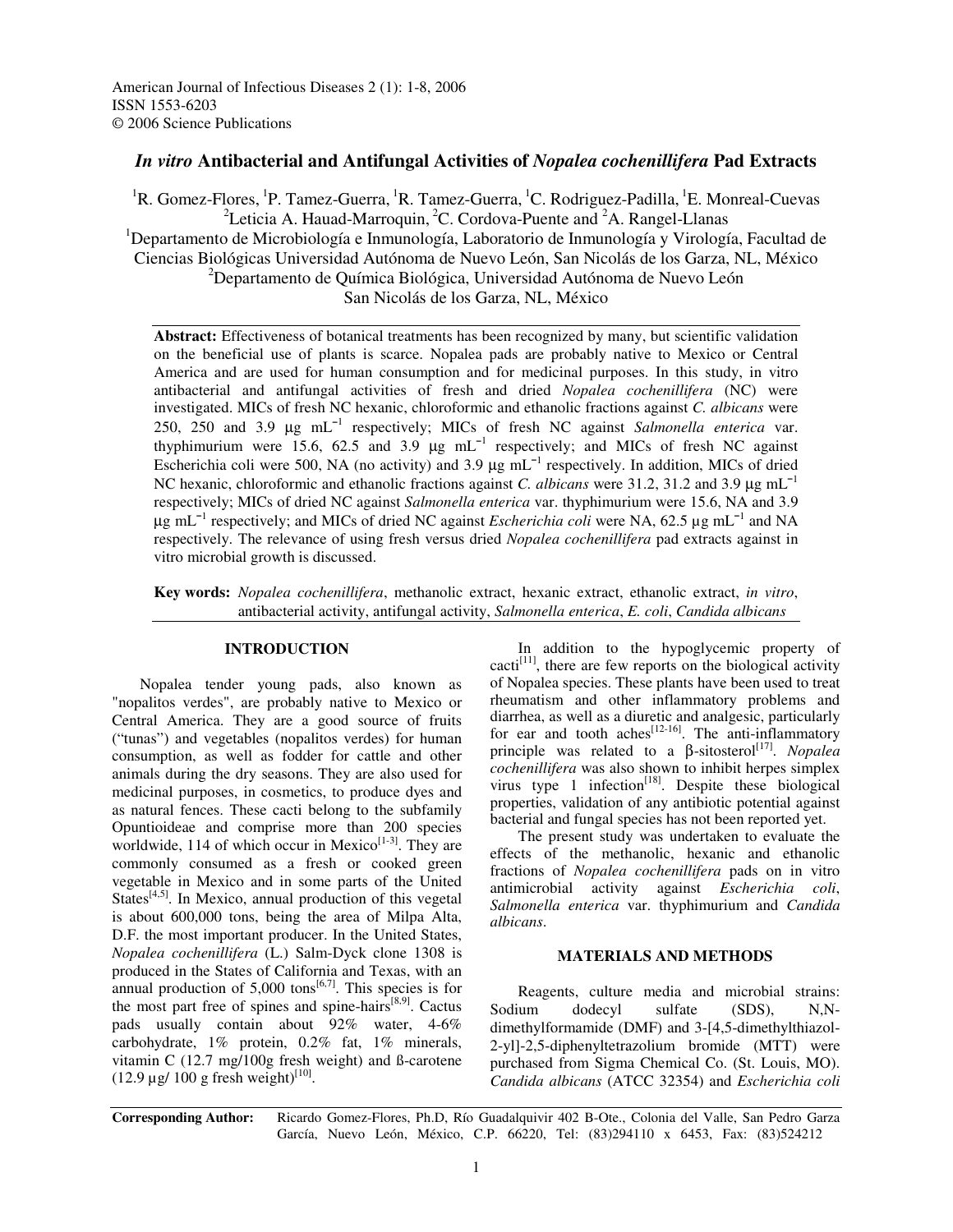(ATCC 25922) were purchased from the American Type Culture Collection (Rockville, MD) and *Salmonella enterica* var. thyphimurium was a foodborne native isolate. Extraction buffer was prepared by dissolving  $20\%$  (wt/vol) SDS at  $37^{\circ}$ C in a solution of 50% each DMF and demineralized water and the pH was adjusted to 4.7.

**Preparation of** *Nopalea cochenillifera* **extract:** The cactus material used in this study was identified as *Nopalea cochenillifera*, commonly known as "nopal verdura", by Marcela González-Vargas, Chief of the Herbarium of the Biological Sciences College at Autonomous University of Nuevo Leon, with a voucher specimen # 024189 (UAN). It was obtained from a plantation in Villa de García, Nuevo León, located northeast of México. Fresh (not dried) *Nopalea cochenillifera* pads were cut in small pieces (1000 g) and were macerated in an Erlen Meyer flask with 3 liters of hexane, chloroform or ethanol for 7 days each at room temperature. After this, extracts were filtered (Whatman filters, Whatman International Ltd., Maidstone, England) and evaporated in a rotary evaporator Büchi (model R-114, Brinkmann Instruments Inc., Switzerland) to dryness obtaining respectively, 3.47 g, 1.63 g and 19.8 g. In addition, dried pads were pulverized and 20 g were placed in 3 independent Soxhlet extractors (PYREX, model 3840- LCO, Mexico) using hexane, chloroform or ethanol. After this, extracts were filtered (125-mm diameter Whatman filters and evaporated in a rotary evaporator Büchi to dryness obtaining respectively, 5.7 g, 5.32 g and 30.31 g.

**Microbicidal activity of** *N. cochenillifera* **extracts:** We selected *Candida albicans*, *Escherichia coli* and *Salmonella enterica* var. thyphimurium because they are related to AIDS and gastrointestinal disorders. These strains were maintained and activated in specific culture media for each type of microorganism. We determined the percentage of microbial growth inhibition by Nopalea extract fractions in liquid medium by a colorimetric technique<sup>[19]</sup>. *Candida albicans* was activated by plating an aliquot in YM agar (Difco Laboratories, Detroit, Mich) for 24 h at 37°C<sup>[19]</sup>. Next, a loop of the culture was taken and suspended in YM broth (Difco, Becton Dickinson Microbiology Systems, Sparks, MD) and adjusted to  $1 \text{ X } 10^3$  yeasts mL<sup>-1</sup>. Bacteria were cultured in Mueller-Hinton agar (Becton Dickinson de México, Estado de México) for 24 h at 37°C, after which a single colony was taken and suspended in BHI broth (DIBICO, Co., pH 7.4, México DF) at a concentration of  $2x$  10<sup>3</sup> bacteria mL<sup>-1</sup>. Fifty microliters of the microbial suspensions were plated (in YM and BHI broths for yeasts and bacteria respectively) in flat-bottomed 96-well plates (Corning Incorporated, Corning, NY) in the presence or absence of serial dilutions (1:2) of the Nopalea extract (50  $\mu$ L)

to be tested. Vehicle controls were also tested; they were shamed prepared and processed as if they contained Nopalea extracts. Plates were then incubated for 24 h (yeasts) or 6 h (bacteria) at  $37^{\circ}$ C, after which the tetrazolium salt MTT was added to all wells at a final concentration of 0.5 mg  $mL^{-1}$  and plates were incubated for 4 additional hours. At the end of the incubation period, 50 µl of extraction buffer were added to all wells and plates were incubated overnight at 37°C. Optical densities resulting from dissolved formazan crystals, were then read in a microplate reader (Bio-Tek Instruments inc., EL-311, Winooski, VT) at 540 nm.

**Statistical analysis:** The results were expressed as mean + SEM of triplicate determinations from three independent experiments. Statistical significance was assessed by the Student t test.

## **RESULTS**

Antimicrobial activity of fresh *N. cochenillifera* hexanic fraction: As observed in Fig. 1, Nopalea hexanic fraction did not alter *C. albicans* or *E. coli* growth; any observed inhibitory effect was due to the vehicle. However, this fraction caused 30 to 37 percent *Salmonella enterica* var. thyphimurium growth inhibition at the concentrations tested, but only the activity at concentrations 15.6, 31.2 and 62.5  $\mu$ g mL<sup>-1</sup> (32.4, 29.6 and 29.8 percent growth inhibition respectively) were attributed to the effect of the fraction  $(P < 0.05)$  when comparing the effect of the hexanic fraction versus the vehicle control (Fig. 1); any other inhibitory effect was due to the vehicle.

Antimicrobial activity of fresh *N. cochenillifera* chloroformic fraction: As observed in Fig. 2, Nopalea chloroformic fraction did not alter *C. albicans* growth; any observed inhibitory effect was due to the vehicle. This fraction, however, caused 20 to 30 percent *Salmonella enterica* var. thyphimurium growth inhibition at the concentrations tested, but only the activity at concentrations 62.5, 125 and 250  $\mu$ g mL<sup>-1</sup> (23.6, 24.3 and 28.1 percent growth inhibition respectively) were attributed to the effect of the fraction (P < 0.05) when comparing the effect of the chloroformic fraction versus the vehicle control (Fig. 2); any other inhibitory effect was due to the vehicle. This fraction also caused 22 to 42 percent *E. coli* growth inhibition at the concentrations tested, but only the activity at 125  $\mu$ g mL<sup>-1</sup> (22.2 percent growth inhibition) was attributed to the effect of the fraction (P < 0.05) when comparing the effect of the chloroformic fraction versus the vehicle control (Fig. 2); any other inhibitory effect was due to the vehicle.

Antimicrobial activity of fresh *N. cochenillifera* ethanolic fraction: As observed in Fig. 3, Nopalea ethanolic fraction caused 20 to 31 percent *C. albicans* growth inhibition at concentrations ranging from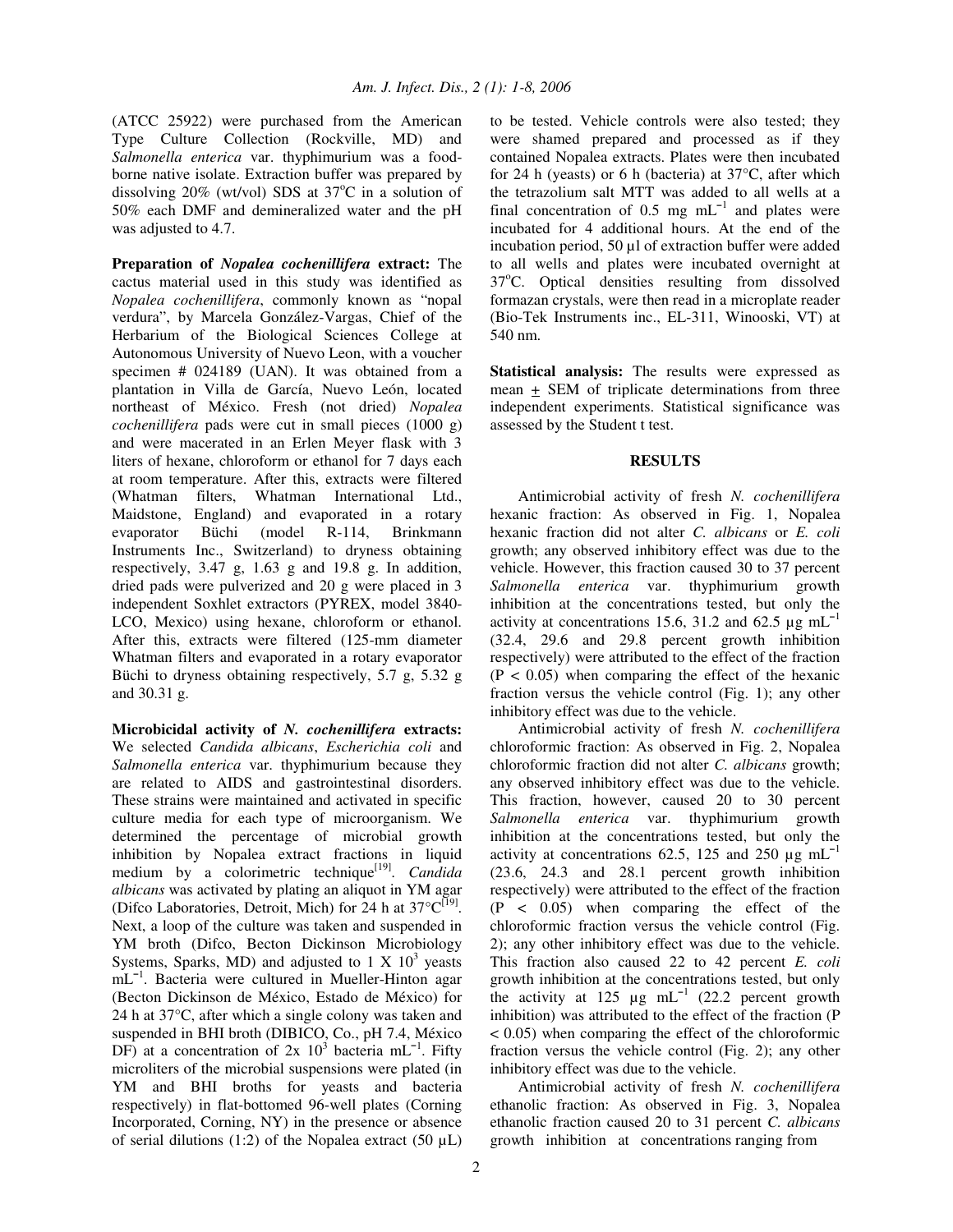*Am. J. Infect. Dis., 2 (1): 1-8, 2006*



Fig. 1: Effect of fresh Nopalea hexanic fraction on *C. albicans*, *Salmonella enterica* and *E. coli* growth. *Candida albicans* was adjusted to 1 X  $10^3$  yeasts mL<sup>-1</sup> in YM broth and bacteria were adjusted to  $2x$  10<sup>3</sup> bacteria mL<sup>-1</sup> in ICC broth as explained in the text. Then bacteria and yeasts were cultured in the presence or absence of various concentrations of the Nopalea extract or vehicle controls, for 24 h (yeasts) or 6 h (bacteria) at 37°C, after which MTT was added to all wells and plates were incubated for 4 additional hours. At the end of the incubation period, extraction buffer was added to all wells and optical densities were read at 540 nm as detailed in the text. Data represent means  $\pm$  SEM of growth inhibition indexes of triplicates from 3 independent experiments. \*\*,  $P < 0.01$ ; \*, P < 0.05 as compared with untreated control

3.9 to 250  $\mu$ g mL<sup>-1</sup>, but only the activity at concentrations 7.8, 15.6, 31.2 and 125  $\mu$ g mL<sup>-1</sup> (23.2, 30.6, 21.6 and 24.7 percent growth inhibition respectively) were attributed to the effect of this fraction ( $P < 0.05$ ) when comparing the effect of the ethanolic fraction versus the vehicle control (Fig. 3);



Fig. 2: Effect of fresh Nopalea chloroformic fraction on *C. albicans*, *Salmonella enterica* and *E. coli* growth. *Candida albicans* was adjusted to  $1 \times 10^3$  yeasts  $mL^{-1}$  in YM broth and bacteria were adjusted to  $2x$   $10^3$  bacteria mL<sup>-1</sup> in ICC broth as explained in the text. Then bacteria and yeasts were cultured in the presence or absence of various concentrations of the Nopalea extracts or vehicle controls, for 24 h (yeasts) or 6 h (bacteria) at 37°C, after which MTT was added to all wells and plates were incubated for 4 additional hours. At the end of the incubation period, extraction buffer was added to all wells and optical densities were read at 540 nm as detailed in the text. Data represent means  $+$  SEM of growth inhibition indexes of triplicates from 3 independent experiments.  $*$ ,  $P < 0.05$  as compared with untreated control

any other observed inhibitory effect was due to the vehicle. This fraction, however, caused 41 to 57 percent *Salmonella enterica* var. thyphimurium growth inhibition at the concentrations tested, but only the activity at 500  $\mu$ g mL<sup>-1</sup> (57.2 percent growth inhibition) was attributed to the effect of the fraction  $(P < 0.05)$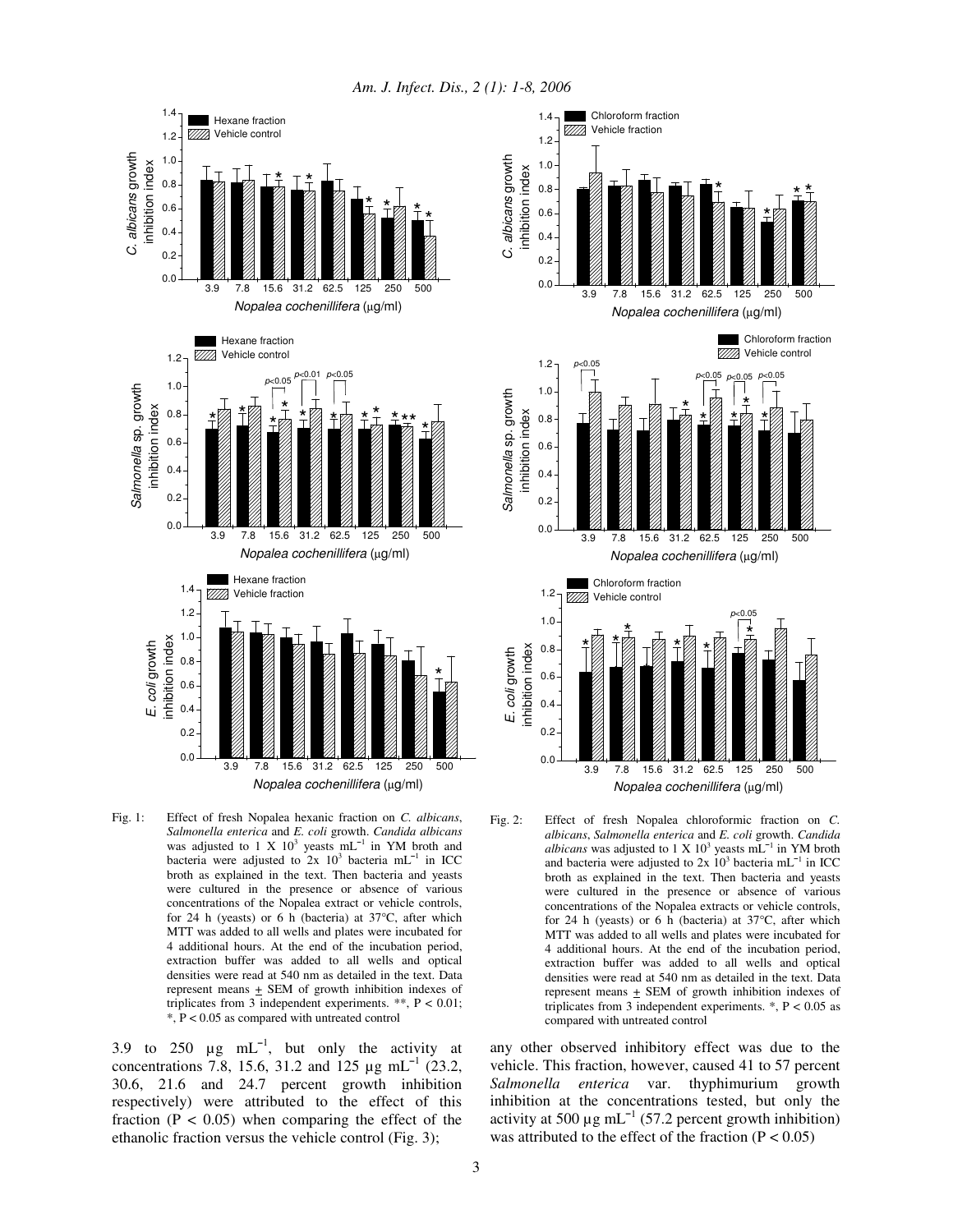*Am. J. Infect. Dis., 2 (1): 1-8, 2006*



Fig. 3: Effect of fresh Nopalea ethanolic fraction on *C. albicans*, *Salmonella enterica* and *E. coli* growth. *Candida albicans* was adjusted to 1 X  $10^3$  yeasts mL<sup>-1</sup> in YM broth and bacteria were adjusted to  $2x$  10<sup>3</sup> bacteria mL<sup>-1</sup> in ICC broth as explained in the text. Then bacteria and yeasts were cultured in the presence or absence of various concentrations of the Nopalea extracts or vehicle controls, for 24 h (yeasts) or 6 h (bacteria) at 37°C, after which MTT was added to all wells and plates were incubated for 4 additional hours. At the end of the incubation period, extraction buffer was added to all wells and optical densities were read at 540 nm as detailed in the text. Data represent means + SEM of growth inhibition indexes of triplicates from 3 independent experiments. \*\*,  $P < 0.01$ ; \*, P < 0.05 as compared with untreated control

when comparing the effect of the ethanolic fraction versus the vehicle control (Fig. 3); any other inhibitory effect was due to the vehicle. This fraction did not alter *E. coli* growth (Fig. 3).





Antimicrobial activity of dried *N. cochenillifera* hexanic fraction: As observed in Fig. 4, Nopalea hexanic fraction caused 8 to 92 percent *C. albicans* growth inhibition at the concentrations tested,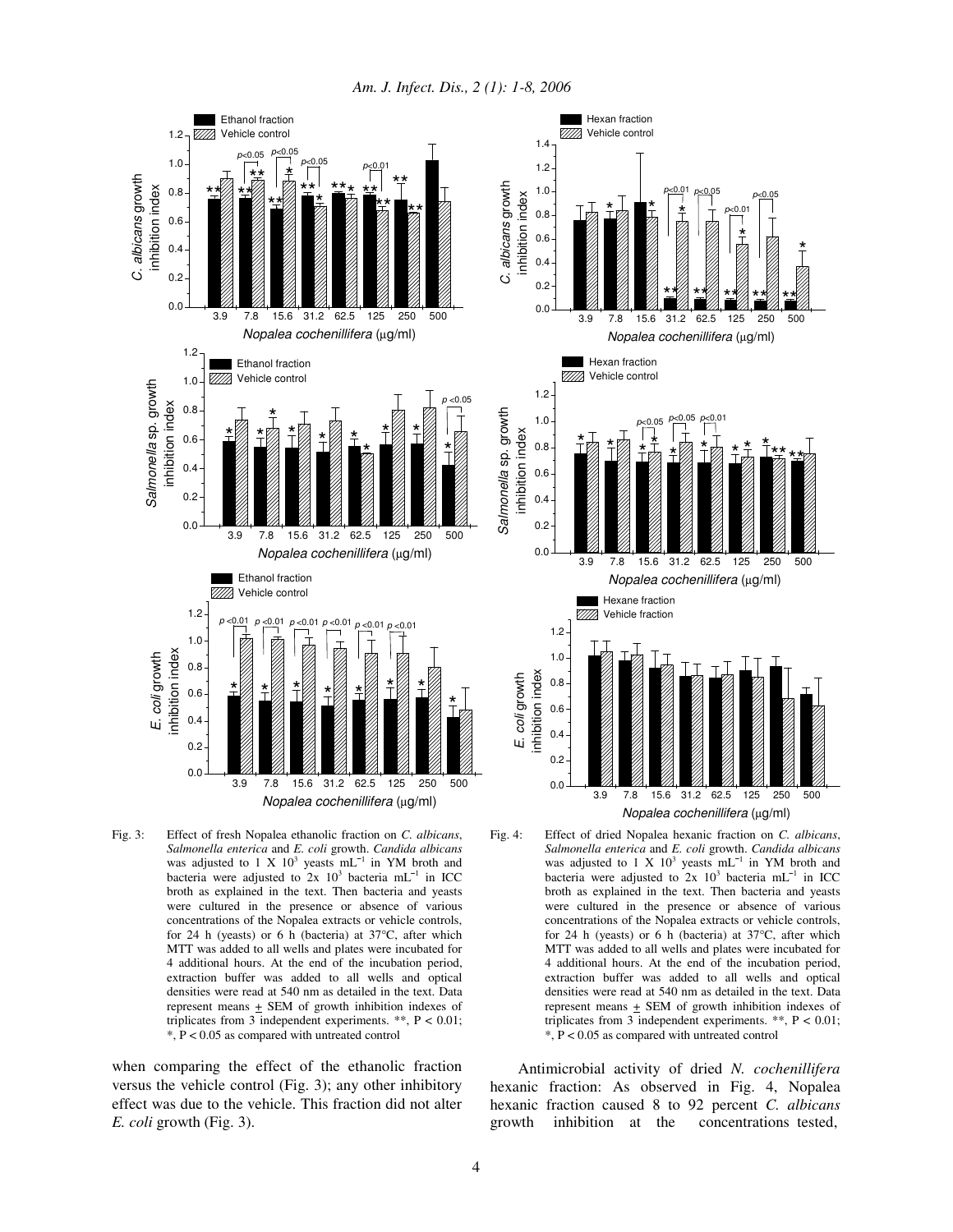*Am. J. Infect. Dis., 2 (1): 1-8, 2006*





but only the activity at concentrations 31.2, 62.5, 125 and  $250 \mu g$  mL<sup>-1</sup> (89.5, 90.5, 91.1 and 91.5 percent growth inhibition respectively) were attributed to the effect of this fraction  $(P < 0.05)$  when comparing the



Fig. 6: Effect of dried Nopalea ethanolic fraction on *C. albicans*, *Salmonella enterica* and *E. coli* growth. *Candida albicans* was adjusted to 1 X  $10^3$  yeasts mL<sup>-1</sup> in YM broth and bacteria were adjusted to  $2x$  10<sup>3</sup> bacteria mL<sup>-1</sup> in ICC broth as explained in the text. Then bacteria and yeasts were cultured in the presence or absence of various concentrations of the Nopalea extracts or vehicle controls, for 24 h (yeasts) or 6 h (bacteria) at  $37^{\circ}$ C, after which MTT was added to all wells and plates were incubated for 4 additional hours. At the end of the incubation period, extraction buffer was added to all wells and optical densities were read at 540 nm as detailed in the text. Data represent means + SEM of growth inhibition indexes of triplicates from 3 independent experiments. \*\*, P < 0.01; \*, P < 0.05 as compared with untreated control

effect of the hexanic fraction versus the vehicle control (Fig. 4); any other observed inhibitory effect was due to the vehicle. This fraction also caused 24 to 32 percent *Salmonella enterica* var. thyphimurium growth inhibition at the concentrations tested, but only the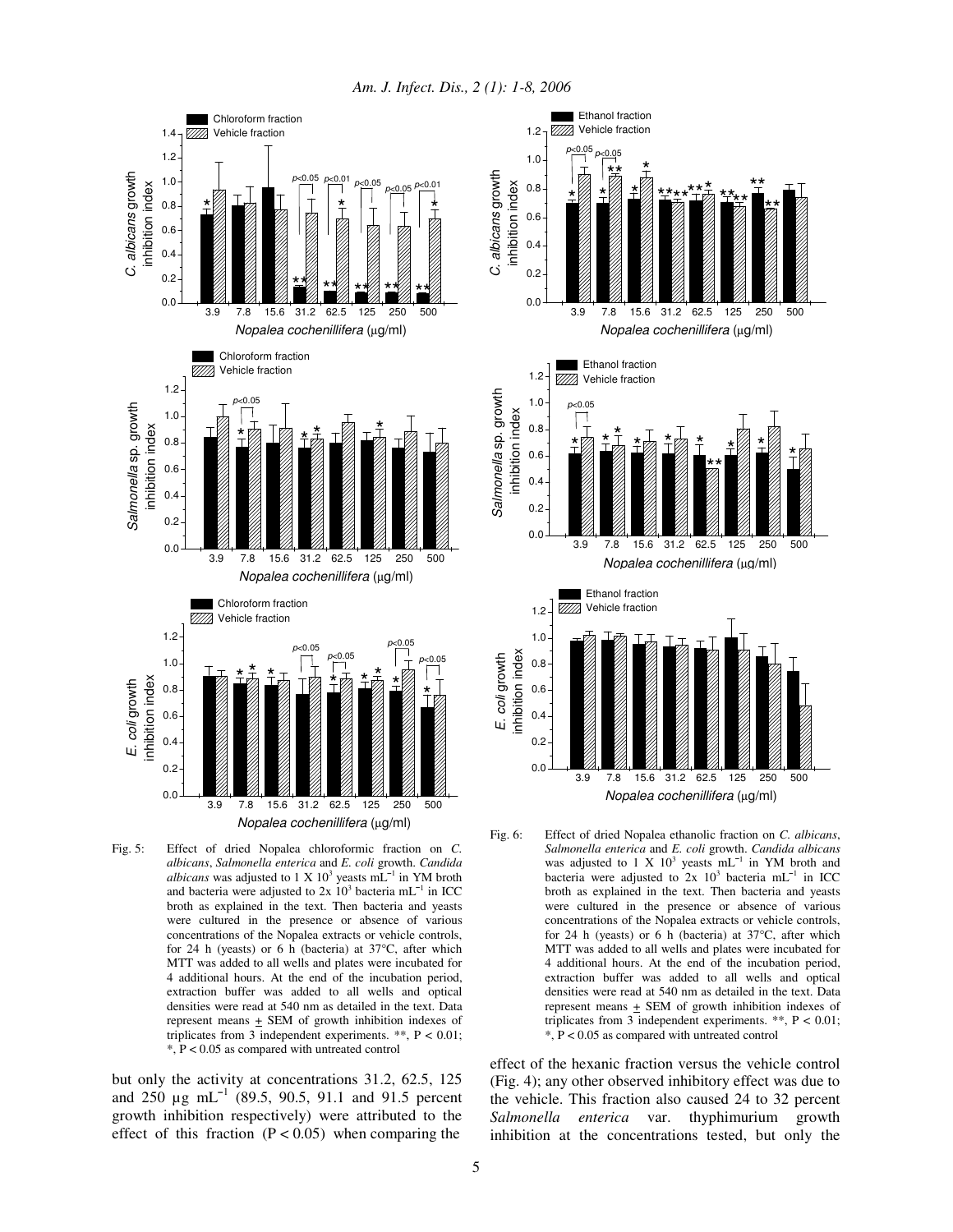activity at concentrations 15.6, 31.2 and 62.5  $\mu$ g mL<sup>-1</sup> (30.9, 31.5 and 31.3 percent growth inhibition respectively) was attributed to the effect of the fraction  $(P < 0.05)$  when comparing the effect of the hexanic fraction versus the vehicle control (Fig. 4); any other inhibitory effect was due to the vehicle. In contrast, this fraction did not alter *E. coli* growth at all concentrations tested (Fig. 4).

Antimicrobial activity of dried *N. cochenillifera* chloroformic fraction: As observed in Fig. 5, Nopalea chloroformic fraction caused 4 to 91 percent *C. albicans* growth inhibition at the concentrations tested, but only the activity at concentrations 31.2, 62.5, 125, 250 and 500  $\mu$ g mL<sup>-1</sup> (86.4, 89.5, 90.8, 91 and 91.2 percent growth inhibition respectively) were attributed to the effect of this fraction ( $P < 0.05$ ) when comparing the effect of the chloroformic fraction versus the vehicle control (Fig. 5); any other observed inhibitory effect was due to the vehicle. This fraction also caused 16 to 27 percent *Salmonella enterica* var. thyphimurium growth inhibition at the concentrations tested, but only the activity at 7.8  $\mu$ g mL<sup>-1</sup> (23 percent growth inhibition) was attributed to the effect of this fraction (P < 0.05) when comparing the effect of the chloroformic fraction versus the vehicle control (Fig. 5); any other inhibitory effect was due to the vehicle. This fraction was also associated with 9 to 33 percent *E. coli* growth inhibition at the concentrations tested, but only the activity at the concentrations 31.2, 62.5, 250 and 500  $\mu$ g mL<sup>-1</sup> (23, 22, 20 and 33 percent growth inhibition respectively) was attributed to the effect of the fraction (P < 0.05) when comparing the effect of the chloroformic fraction versus the vehicle control (Fig. 5); any other inhibitory effect was due to the vehicle.

Antimicrobial activity of dried *N. cochenillifera* ethanolic fraction: As observed in Fig. 6, Nopalea ethanolic caused 20 to 30 percent *C. albicans* growth inhibition at the concentrations tested, but only the activity at concentrations 3.9 and 7.8  $\mu$ g mL<sup>-1</sup> (29.4 and 30 percent growth inhibition respectively) were attributed to the effect of this fraction  $(P < 0.05)$  when comparing the effect of the ethanolic fraction versus the vehicle control (Fig. 6); any other observed inhibitory effect was due to the vehicle. This fraction also caused 36 to 50 percent *Salmonella enterica* var. thyphimurium growth inhibition at the concentrations tested, but only the activity at 3.9  $\mu$ g mL<sup>-1</sup> (37.6 percent growth inhibition) was attributed to the effect of this fraction (P < 0.05) when comparing the effect of the ethanolic fraction versus the vehicle control (Fig. 6); any other inhibitory effect was due to the vehicle. In contrast, this fraction did not alter *E. coli* growth at all concentrations tested (Fig. 6).

#### **DISCUSSION**

Medicinal plants have become part of complementary medicine worldwide, because of their potential health benefits. Plants have been used for centuries in the medical practices mostly in therapy of diverse pathologies<sup>[20]</sup>. Nopal is widely used in Mexico as a treatment for glucose control<sup>[21]</sup> and is known in the United States as prickly pear cactus. *N. cochenillifera* pads are rich in vitamin A and have been used for headaches, eye troubles and insomnia if consumed as a tea<sup>[21]</sup>. In addition, the split pads are emollient and used as poultices on rheumatism and baked for ulcers, gout and wounds. This plant is good for warts, kidney problems, measles and as a vermifuge for gastro-intestinal parasites, used sparingly. Other studies suggest that nopal stems and fruit might have anti-inflammatory, pain-relieving and stomachprotective effects<sup>[15]</sup>. However, important validation of its antimicrobial properties has not been fully determined. Some reports have shown inhibition of herpes simplex virus type 1 infection by *N. cochenillifera* [17] and antiviral activity of Opuntia streptacantha<sup>[21]</sup>.

In our study, we showed that this cactus possesses antibiotic activity against *Candida albicans*, *Escherichia coli* and *Salmonella enterica* var. thyphimurium, which can cause persistent disease in human immunodeficiency virus type 1-infected people and other immunocompromised individuals $[22,23]$ . We showed that hexanic and chloroformic fractions of dried *N. cochenillifera* were more effective than fresh pads in inhibiting *Candida albicans* growth; this may indicate a greater availability of the active compounds in the dried material (other benefits are the widespread use this material for traditional healers, it is easier to work with than fresh material and there are few problems associated with the large scale extraction) compared with the fresh pads and also gives indication of the nonpolar nature of the involved compounds. The use of immunosuppressive drugs, the spread of AIDS and in general acquired immunosuppression, have resulted in an increasing occurrence of opportunistic systemic mycoses. Candidiasis of the esophagus and mouth by *Candida albicans*, is the most common infection observed in the immunosuppressed individual $[24]$ . Because there are limited effective antifungal drugs currently available for the treatment of candidiasis, it is critical to discover and evaluate new sources of antifungal agents. *N. cochenillifera*-derived natural products may be of potential interest for novel antifungal agents. In addition, lower chloroformic and ethanolic concentrations of dried *N. cochenillifera* than those of fresh pads were needed to inhibit *Salmonella enterica* var. thyphimurium growth; this indicates that the putative bioactive compounds may become more available in the dried vegetal material and that both polar (proteins and sugars) and non-polar (mainly lipids) compounds are involved in this antibacterial activity. Additionally, only chloroformic fraction of both dried and fresh *N. cochenillifera* pads were capable to inhibit *E. coli* growth. In this case, non-polar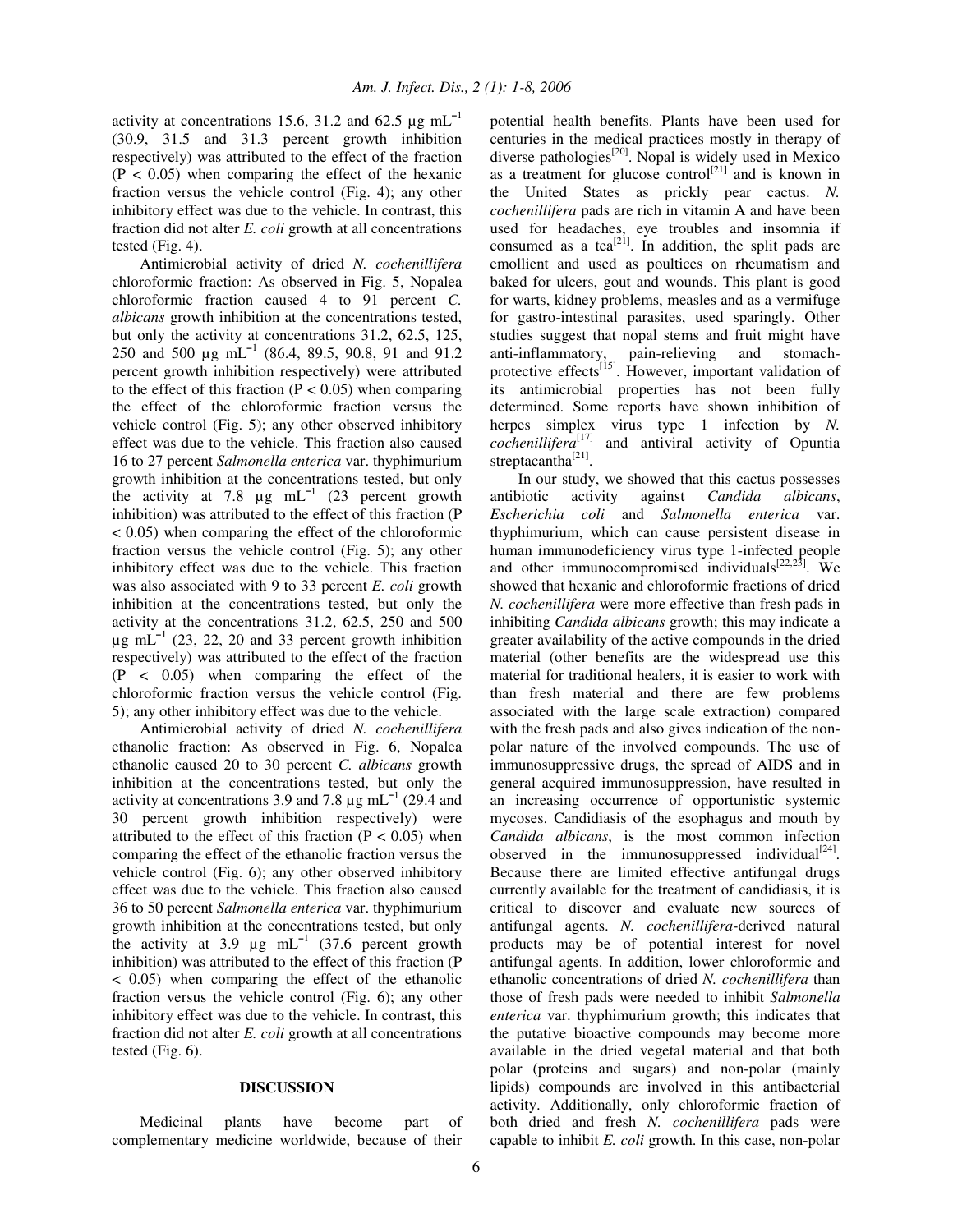compounds from both dried and fresh pads are probably involved in the antimicrobial activity observed. Both *Salmonella enterica* var. thyphimurium and *E. coli* are well recognized not only to commonly cause gastrointestinal disorders, but also induce opportunistic infections in AIDS individuals<sup>[25,26]</sup>. Morbidity and mortality caused by bacterial infections importantly decreased upon the discovery and clinical use of antibacterial agents. However, nowadays public health faces the challenge of increasing mechanisms of antibiotic resistance of bacteria, because of the continuous and uncontrolled usage of antibacterial agents<sup>[27]</sup>. These mechanisms include decreased drug accumulation and permeability and modification of the antibiotic<sup>[28]</sup>.

Plant antimicrobials are not currently used systemically because of their low activity, particularly against gram-negative bacteria. These compounds are usually classified as "antimicrobial" if they produce minimal inhibitory concentrations in the range of 100 to 1000  $\mu$ g mL<sup>-1</sup>, which are still higher than those of typical bacterial and fungal antibiotics (0.01 to 10 µg  $mL^{-1}$ <sup>[29]</sup>. However, in our study we have shown that some of Nopalea extracts possessed antimicrobial activity at concentrations as low as 7.8 mg mL<sup>-1</sup> (Fig. 2, 5 and 6), which may be an indication of a potent antibiotic activity of such extracts and may be of physiological relevance<sup>[30]</sup>. Because of this, isolation and evaluation of novel antimicrobial agents from plants, particularly, *N. cochenillifera*, may lead to the discovery of natural antibiotics for which bacteria and other organisms are susceptible. In preliminary studies, we have observed that *N. cochenillifera* pads are rich in flavonoids and tannins (data not shown) which may be related to their biological activity. To our knowledge, this is the first report showing that Nopalea extracts affect bacteria and yeast growth. However, more investigations are needed to isolate and identify the molecular structure of the biologically active substances in *N. cochenillifera*. There are still a number of plant compounds that remain to be evaluated at the molecular, cellular and physiological levels for their potential to treat human diseases. Further studies are underway to evaluate the Nopalea´s extract and active compounds in vivo in a murine model of infection and to characterize the antimicrobial active compound (s).

#### **ACKNOWLEDGMENT**

This work was supported by grants 43019/A-1 from Consejo Nacional de Ciencia y Tecnología (CONACYT) and CN-887-04 from Programa de Investigación Científica y Tecnológica (PAICYT), Universidad Autónoma de Nuevo León (UANL), México to RGF and grant 20000606001 from CONACYT (SIREYES) to LHM.

#### **REFERENCES**

- 1. Bravo, H.H., 1978. Las cactáceas de México. Universidad Nacional Autónoma de México, México, D. F., 2nd Ed.n, Vol. 1.
- 2. Barthlott, W. and D.R. Hunt, 1993. Cactaceae. In: The Families and Genera of Vascular Plants (Eds. K. Kubitzki, J.G. Rohwe, and J.V. Bittrich), pp: 161-167. Springel-Verlag, Berlin.
- 3. Guzmán, C.L.U., 1997. Grupos taxonómicos. In: Suculentas Mexicanas/Cactáceas, pp: 37-41. CVS Publicaciones, México, D.F.
- 4. Russell, Ch.E. and P. Felker, 1987. The pricklypears (*Opuntia* sp., Cactaceae): A source of human and animal food in semiarid regions. Econ. Bot., 41: 433-445.
- 5. Pimienta, B.E., 1993. Vegetable cactus. In: (Ed J.T. Williams), pp: 177-192. Chapman and Hall, London, England.
- 6. Mick, R.J., 1991. Growing variety 1308 for year around nopalito production. In: (Ed. P. Felker), pp: 32-35. 2nd Annual Texas Prickly Pear Council Convention Proceedings, McAllen, Texas, USA.
- 7. Muñoz de Chavez, M., A. Chavez, V. Valles and J.A. Roldan, 1995. The nopal: A plant of manifold qualities. World Rev. Nutr. Diet., 77: 109-134.
- 8. Rodriguez-Felix, A. and M. Cantwell, 1988. Developmental changes in composition and quality of prickly pear cactus cladodes (nopalitos). Plant Foods Hum. Nutr., 38: 83-93.
- 9. Nerd, A., M. Dumotier and Y. Mizrahi, 1997. Properties and postharvest behavior of the vegetable cactus *Nopalea cochenillifera*. Postharvest Biol. Tec., 10: 135-143.
- 10. Frati-Munari, A.C., E. Altamirano-Bustamante, N. Rodriguez-Barcenas, R. Ariza-Andraca and R. Lopez Ledesma, 1989. Hypoglycemic action of *Opuntia streptacantha* Lemaire: study using raw extracts. Arch. Invest. Med. (Mex)., 20: 321-325.
- 11. Britton, N.L. and J.N. Rose, 1919-1923. Cactaceae: Descriptions and Illustrations of Plants of the Cactus Family. Carnegie Institution of Washington, Washington, D.C.
- 12. Morton, J.F., 1981. Atlas of the medicinal plants of middle America (Bahamas to Yucatan). Charles C. Thomas Publishers, Springfield (Illinois).
- 13. Loro, J.F., I. del Río and L.P. Pérez-Santana, 1999. Preliminary studies of analgesic and antiinflammatory properties of *Opuntia dillenii* aqueous extract. J. Ethnopharmacol., 67, 213-218.
- 14. Mabberley, D.J., 1997. The Plant Book: A Portable Dictionary of the Vascular Plants, Cambridge University Press: Cambridge, 2nd Edn.
- 15. Park, E.H, J.H. Kahng and E.A. Paek, 1998. Studies on the pharmacological action of cactus: identification of its anti-inflammatory effect. Arch. Pharm. Res., 21: 30-34.